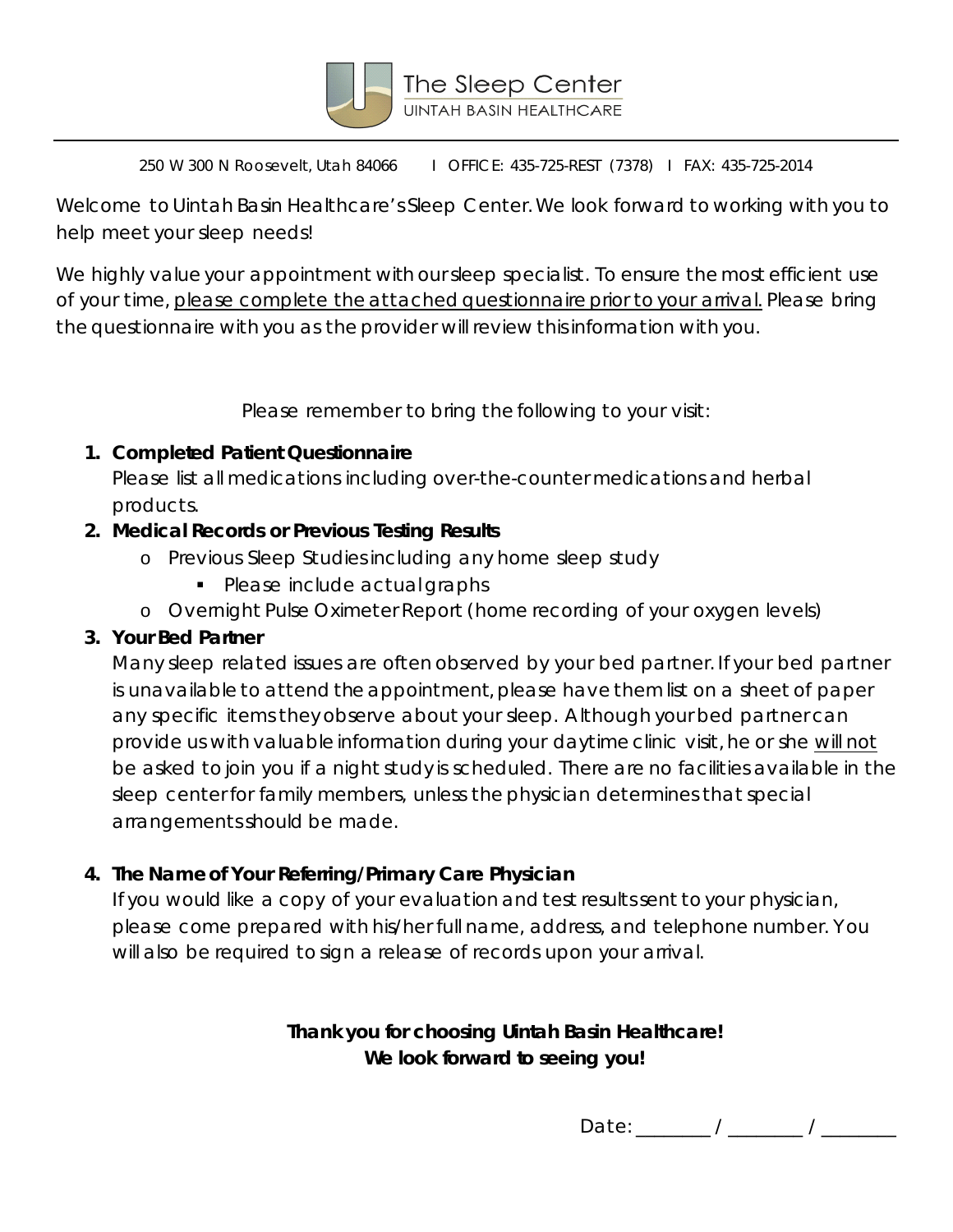|                                                                                        |  | Name: Last First Text Contains the Contact Contact Contact Contact Contact Contact Contact Contact Contact Contact Contact Contact Contact Contact Contact Contact Contact Contact Contact Contact Contact Contact Contact Con |  | MI |  |  |
|----------------------------------------------------------------------------------------|--|--------------------------------------------------------------------------------------------------------------------------------------------------------------------------------------------------------------------------------|--|----|--|--|
|                                                                                        |  | DOB ____________ Age ___________ Current Occupation: ___________________                                                                                                                                                       |  |    |  |  |
|                                                                                        |  | Home Phone: ____________ Work Phone: ___________ Cell Phone: ___________                                                                                                                                                       |  |    |  |  |
| $\Box$ Other $\_\_\_\_\_\_\_\_\_\_\_\_$                                                |  | Ethnicity: OWhiteOHispanicOAsianOAfrican American OPacific Islander                                                                                                                                                            |  |    |  |  |
|                                                                                        |  | What is your primary Language? ________________________                                                                                                                                                                        |  |    |  |  |
|                                                                                        |  | Physician Information                                                                                                                                                                                                          |  |    |  |  |
|                                                                                        |  |                                                                                                                                                                                                                                |  |    |  |  |
| Name of Physician/Health Care Provider who referred you to the Sleep Center?           |  |                                                                                                                                                                                                                                |  |    |  |  |
| Are there other Physicians/Health Care providers who referred you to the Sleep Center? |  |                                                                                                                                                                                                                                |  |    |  |  |
|                                                                                        |  | Have you ever had: (please check any that apply)                                                                                                                                                                               |  |    |  |  |
| Previous evaluation for your sleep disturbance? □NO □YES, from whom                    |  |                                                                                                                                                                                                                                |  |    |  |  |

A measurement of your nighttime oxygen levels? (overnight oximetry) ☐NO ☐YES: ☐Normal ☐Abnormal ☐Don't know

A sleep study performed in the Sleep Center? ☐NO ☐YES: ☐Normal ☐Abnormal ☐Don't know

**I am currently using:** □ CPAP□ Bilevel □Don't know

#### **Please check all that apply**

#### **1. The main reason I am here is:**

☐I think I have a sleep problem

☐My bed partner or someone who saw me sleeping thinks I have a sleep problem

☐My doctor or another health care provider thinks I have a sleep problem

☐Wake up feeling non-refreshed/I feel sleep throughout the day

☐Snoring

☐I need a sleep evaluation to maintain/reinstate a professional license

 $\Box$ I am not sure why I am here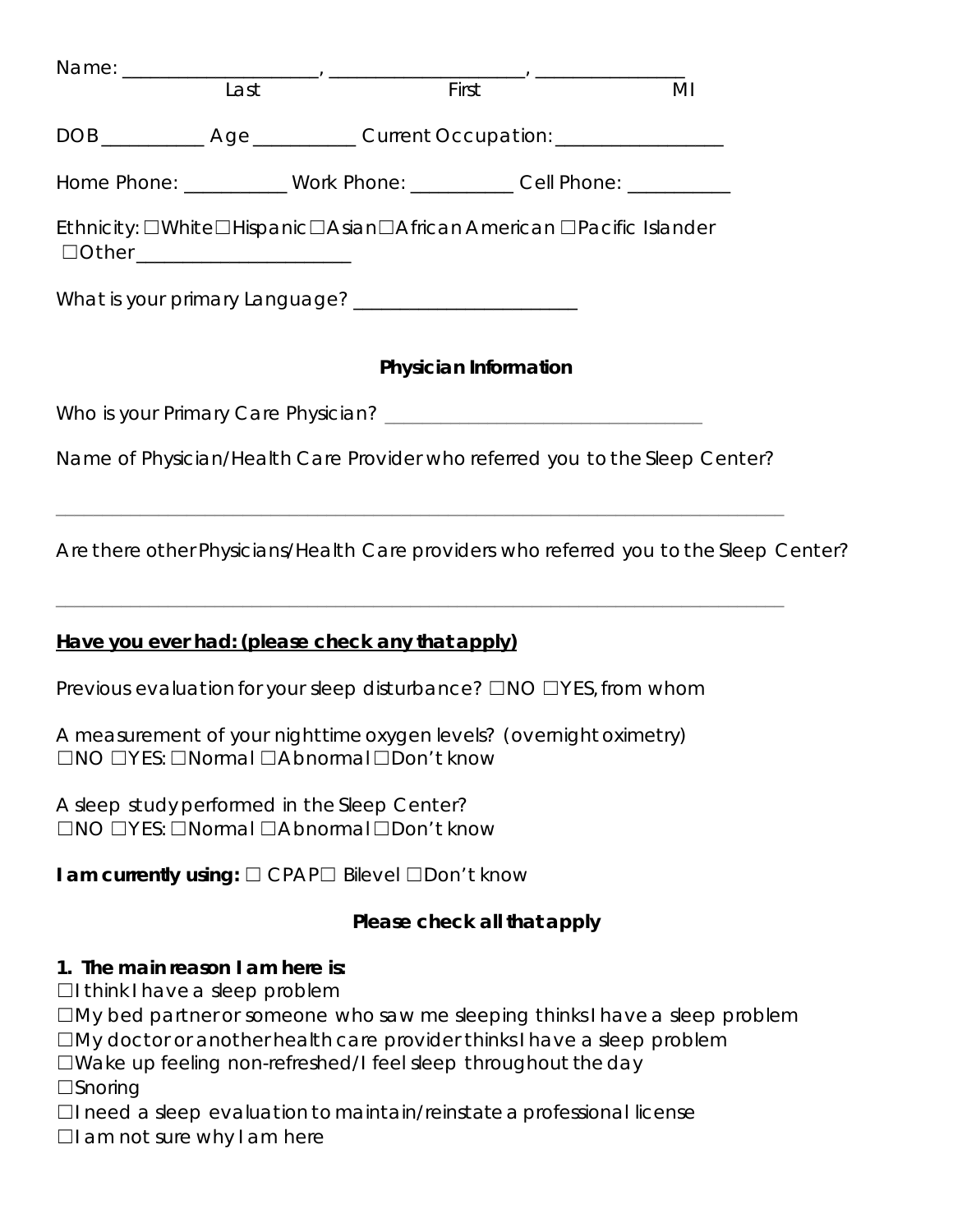#### **2. The most worrisome concern I have about my sleep problem is:**

 $\square$ My sleep problem is impacting my quality of life (for example: I am often very tired)

☐My sleep problem may be causing or contributing to another medical problem

☐I am worried my sleep problem may damage my health

 $\Box$ I am worried about my safety, or the safety of others

☐My sleep problem causes someone else to not sleep well

 $\Box$ I am concerned that my sleep problem may impact my professional license

 $\Box$ I do not really have any specific concerns, but it was recommended I make this appointment

#### **3. The most important thing I need from the clinic visit is:**

☐To determine if I have a sleep problem

☐To treat the sleep problem I have

☐To feel better

☐To satisfy the person who referred me

☐Clearance for professional activities

☐Unsure

#### **4. The worst symptom I have related to my sleep problem is:**

☐Tiredness

☐Fatigue

☐Can't go to sleep when I want to

☐Can't stay asleep

☐Snoring or irregular breathing that bothers someone else

☐Movements or behaviors that bother someone else

 $\Box$ I don't have any of these things

#### TYPICAL **WEEKDAY** SLEEP SCHEDULE

| I first get into bed at approximately__________<br>. $\Box$ AM $\Box$ PM |                                                                                           |
|--------------------------------------------------------------------------|-------------------------------------------------------------------------------------------|
| I turn out the lights at approximately_                                  |                                                                                           |
| minutes to fall asleep.                                                  |                                                                                           |
| I wake up approximately _____________times per night.                    |                                                                                           |
| I have difficulty getting back to sleep: □ Usually□ Rarely               |                                                                                           |
| My final awakening is approximately: ______________to                    | $\Box$ AM $\Box$ PM                                                                       |
|                                                                          | After my final awakening, I usually get out of bed: □Immediately□After 30 minutes or more |
|                                                                          |                                                                                           |

#### TYPICAL **WEEKEND** SLEEP SCHEDULE

| I first get into bed at approximately_                                                                                                                                                                                               | . $\Box$ AM $\Box$ PM   |                     |
|--------------------------------------------------------------------------------------------------------------------------------------------------------------------------------------------------------------------------------------|-------------------------|---------------------|
| I turn out the lights at approximately                                                                                                                                                                                               |                         |                     |
| It takes approximately                                                                                                                                                                                                               | minutes to fall asleep. |                     |
| I wake up approximately <b>way as a set of the set of the set of the set of the set of the set of the set of the set of the set of the set of the set of the set of the set of the set of the set of the set of the set of the s</b> | times per night.        |                     |
| I have difficulty getting back to sleep: □ Usually□ Rarely                                                                                                                                                                           |                         |                     |
| My final awakening is approximately: _______                                                                                                                                                                                         | to                      | $\Box$ AM $\Box$ PM |
| After my final awakening, I usually get out of bed: □Immediately □After 30 minutes or more                                                                                                                                           |                         |                     |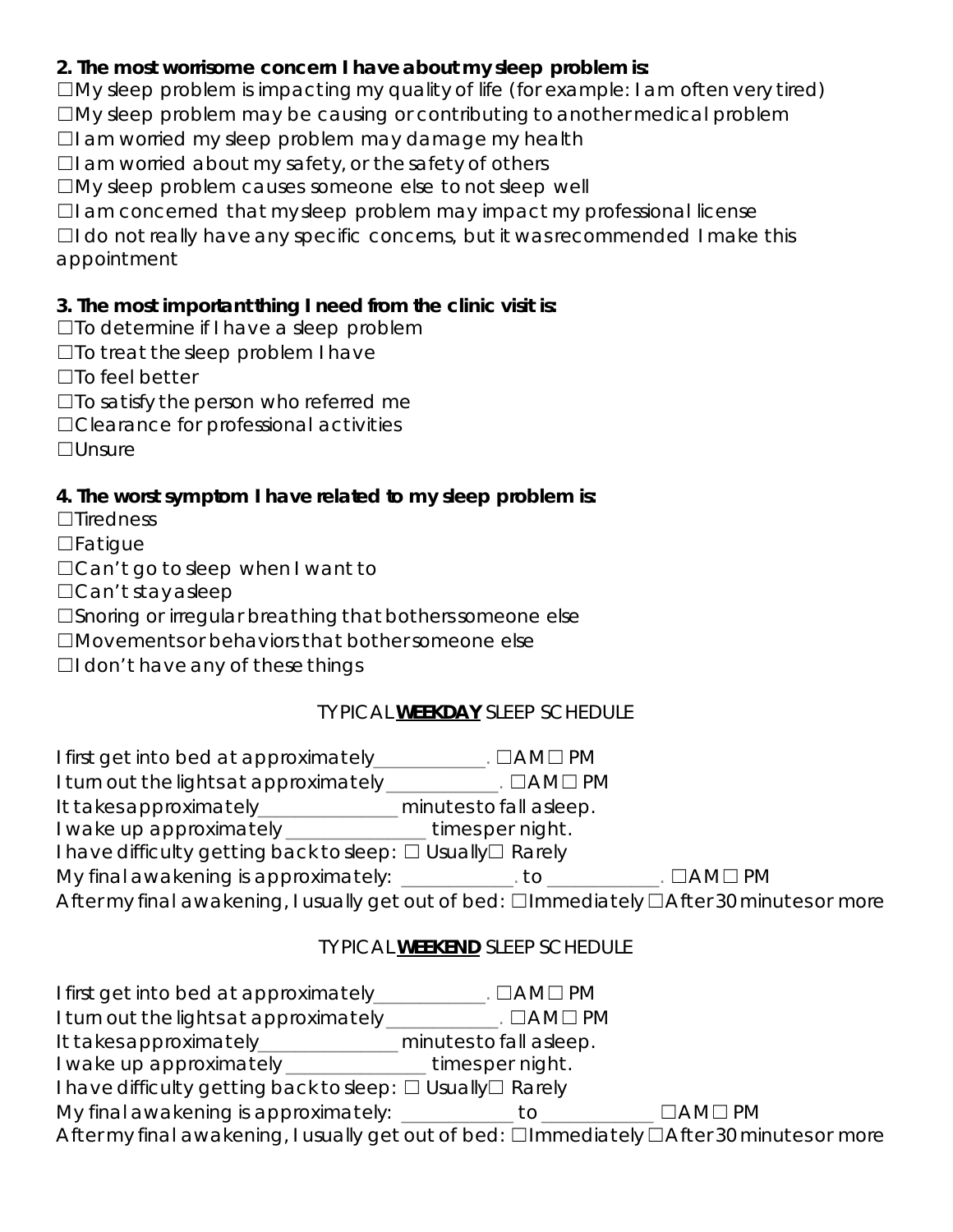### **Please check all that apply**

 $\Box$ I have snoring that bothers people

 $\Box$ I only snore when I am lying flat on my back

 $\Box$ I have been told that I stop breathing in my sleep

 $\Box$ I have awakened feeling short of breath or choking

 $\Box$ I try to stay alert during the day, but often fall asleep, even if I've had a full night's sleep

☐Sleepiness is a problem during work or at school

 $\Box$ I feel drowsy when driving, even if I've had a full night's sleep

☐At night, I am usually quite concerned about whether I will be able to **fall** asleep

☐At night, I am usually quite concerned about whether I will be able to **stay** asleep ☐I have relied on sleep pills/aids

☐I do not look forward to bedtime because I always have trouble sleeping

☐Thought flood my mind and prevent me from sleeping.

☐I frequently wake up in the middle of the night and can't go back to sleep

#### **Please check all that apply**

 $\Box$ I wake up too early in the morning

☐I worry and have trouble relaxing

☐I lie awake for at least 30 minutes or more before I can fall asleep

☐I read in bed

 $\Box$ I have a strong tendency to go to bed late and wake up late

 $\Box$ I have a strong tendency to go to bed early and wake early

 $\square$ My sleep pattern is quite variable

☐I have a shift work schedule

☐I feel I get enough sleep: ☐ often ☐sometimes☐ rarely

 $\Box$ I sleep walk

- $\Box$ I sleep talk
- ☐I have very scary dreams/nightmares

□I eat in my sleep

 $\Box$ I grind my teeth

☐My legs bother me at night

☐I have "Charlie Horses"/muscle cramps in my legs at night

 $\Box$ Although I can sleep through the night or during the day, I feel muscle tension, crawling sensations, or my legs ache

\_\_\_\_\_\_\_\_\_\_\_\_\_\_\_\_\_\_\_\_\_\_\_\_\_\_\_\_\_\_\_\_\_\_\_\_\_\_\_\_\_\_\_\_\_\_\_\_\_\_\_\_\_\_\_\_\_\_\_\_\_\_\_\_\_\_\_\_\_\_\_\_\_\_\_\_\_\_\_\_\_\_\_\_\_\_\_\_\_\_

\_\_\_\_\_\_\_\_\_\_\_\_\_\_\_\_\_\_\_\_\_\_\_\_\_\_\_\_\_\_\_\_\_\_\_\_\_\_\_\_\_\_\_\_\_\_\_\_\_\_\_\_\_\_\_\_\_\_\_\_\_\_\_\_\_\_\_\_\_\_\_\_\_\_\_\_\_\_\_\_\_\_\_\_\_\_\_\_\_\_

 $\square$ My legs bother me at night and feel better when I move them

☐Strange things happen to me as I am falling asleep

 $\Box$ I have a weakness and or loss of strength if I experience a sudden, strong emotion

☐While falling asleep or shortly afterwards, I experience vivid, dreamlike scenes

 $\Box$ I often feel paralyzed for brief periods while falling asleep or just after waking up

#### **My Current Medications: Medications Music**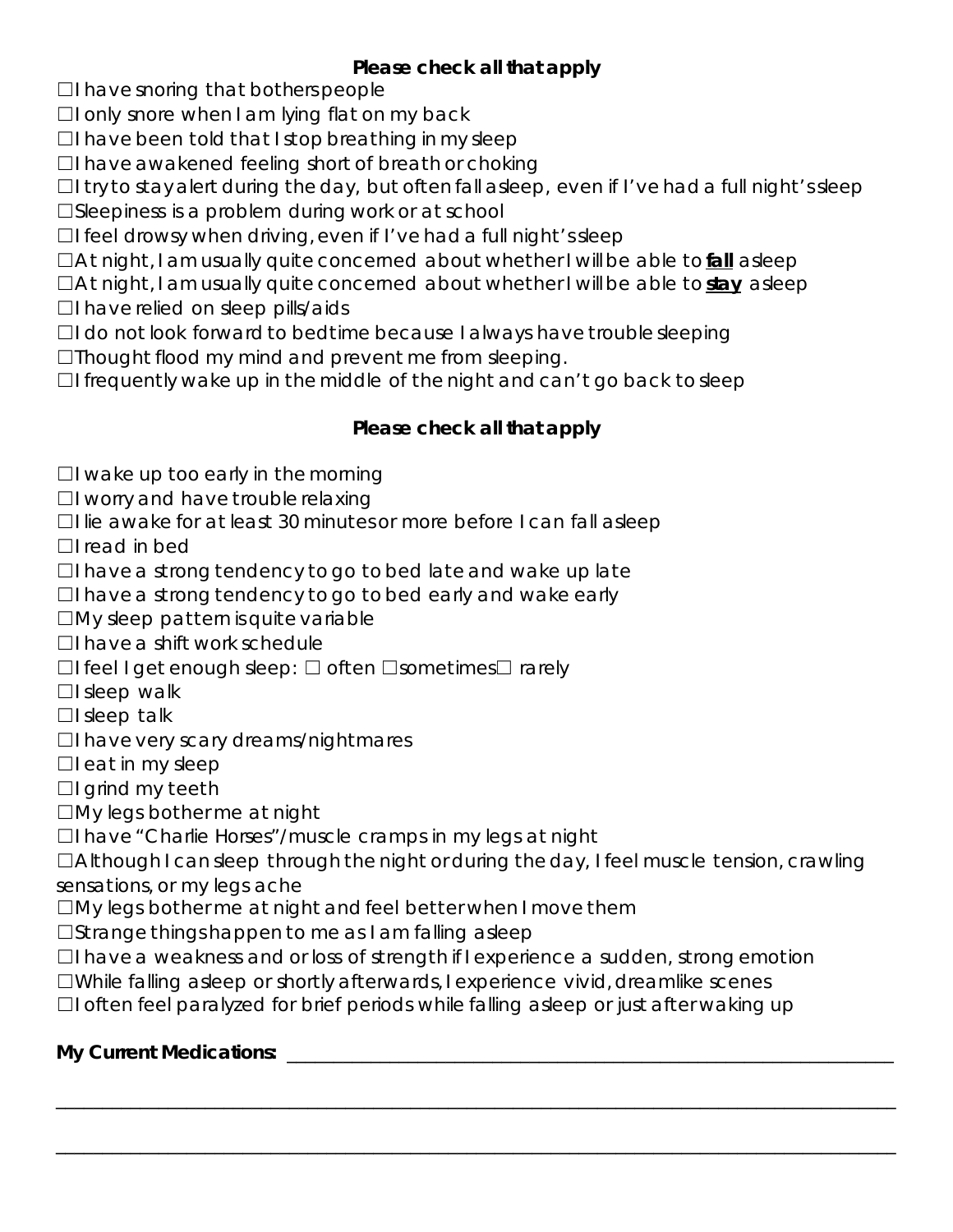#### **Please check all that apply**

 $\Box$ Asthma ☐COPD ☐Pulmonary Hypertension ☐Airway Abnormality ☐Hayfever/Allergies ☐Gastroesophageal Reflux ☐Peptic Ulcer ☐Liver Disease ☐Diabetes ☐Thyroid Disease ☐Adrenal Disease ☐Seizures ☐Parkinson's ☐Alzheimer's ☐Hypertension ☐Coronary Disease/Heart Attack ☐Heart Failure ☐Atrial Fibrillation/ Irregular Heart Rate ☐Chronic Fatigue/Fibromyalgia ☐Developmental Delay ☐Depression ☐Bipolar Disorder/Schizophrenia ☐Chemical Dependency ☐Dentures ☐Persistent Cough ☐Wheezing/Coughing ☐Dyspnea/Shortness of Breath ☐Post Nasal Drip ☐Sinus Congestion ☐Trouble Swallowing/Hoarseness ☐Trouble Breathing Through Nose

☐Frequent Sore Throats □Heartburn ☐Frequent Use of Antacids ☐Weight Gain ☐Weight Loss ☐Headaches ☐Memory Loss ☐Chest Pain at Rest/During Exercise ☐High Blood Pressure ☐Swelling in Ankles ☐Feeling Sad, Down or Depressed ☐Feelings of Anxiety or Panic ☐Frequent Nighttime Urination ☐Impotence/Ineffectiveness ☐Losing Sexual Drive ☐Jaw/Face Pain ☐Night Sweats ☐Rash/Itch ☐Cancer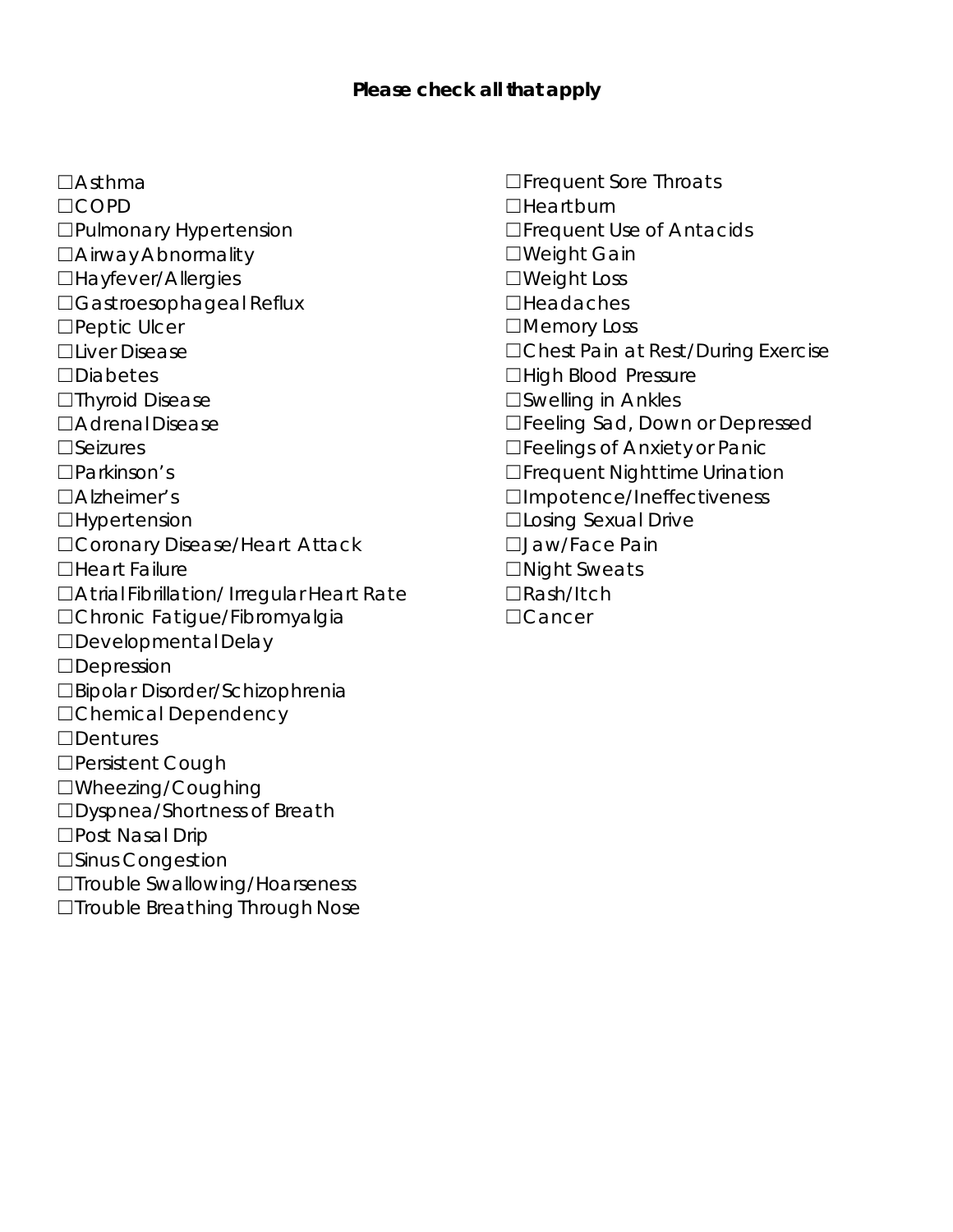| <b>I have had surgery on, or for:</b> $\square$ Vocal Cords $\square$ Nose $\square$ Palate $\square$ Airway $\square$ Sinuses $\square$ Jaw $\square$ |
|--------------------------------------------------------------------------------------------------------------------------------------------------------|
| Brain $\Box$ Thyroid $\Box$ Acid Reflux $\Box$ Gastric Bypass/Banding                                                                                  |
| Please list any other surgeries not listed above                                                                                                       |

| I need assistance with: □walking □dressing □bathing/toileting                                                                                                                  |  |  |  |  |  |
|--------------------------------------------------------------------------------------------------------------------------------------------------------------------------------|--|--|--|--|--|
| I am: □Single □Married □Divorced □Widowed                                                                                                                                      |  |  |  |  |  |
| I live: □ Alone with □ Spouse/Partner □ Child/Children □ Other:                                                                                                                |  |  |  |  |  |
| <u> 1989 - Johann John Stein, meil am der Stein am der Stein am der Stein am der Stein am der Stein am der Stein</u>                                                           |  |  |  |  |  |
| I live in: $\Box$ an apartment/condo $\Box$ a house $\Box$ an assisted living facility/group home                                                                              |  |  |  |  |  |
| Degree <sup>[1]</sup> Graduate Degree                                                                                                                                          |  |  |  |  |  |
|                                                                                                                                                                                |  |  |  |  |  |
| □ drink caffeinated beverages. How many drinks per day __________________.                                                                                                     |  |  |  |  |  |
| □I drink alcohol. How many drinks per day _________________________.                                                                                                           |  |  |  |  |  |
| $\Box$ I smoke or have smoked in the past. List number of pack per day $\Box$ , for how many<br>years? ____ I have quit smoking. How long ago did you quit? ____               |  |  |  |  |  |
| $\Box$ exercise regularly (at least 3 times/week for 30 minutes)                                                                                                               |  |  |  |  |  |
|                                                                                                                                                                                |  |  |  |  |  |
| In general, I am able to, or find it easy to follow through with treatments that are prescribed<br>tome: □Highly Likely□ Somewhat Likely □Not Very Likely □Not At All □ Unsure |  |  |  |  |  |
| I usually feel as though I'm a participant in my health care:                                                                                                                  |  |  |  |  |  |

# **I have a family history of:**

☐Insomnia ☐Narcolepsy ☐Sleep Apnea☐ Restless Legs ☐Excessive sleepiness ☐Snoring

☐Strongly Agree☐ Agree☐ Disagree ☐Strongly Disagree ☐Unsure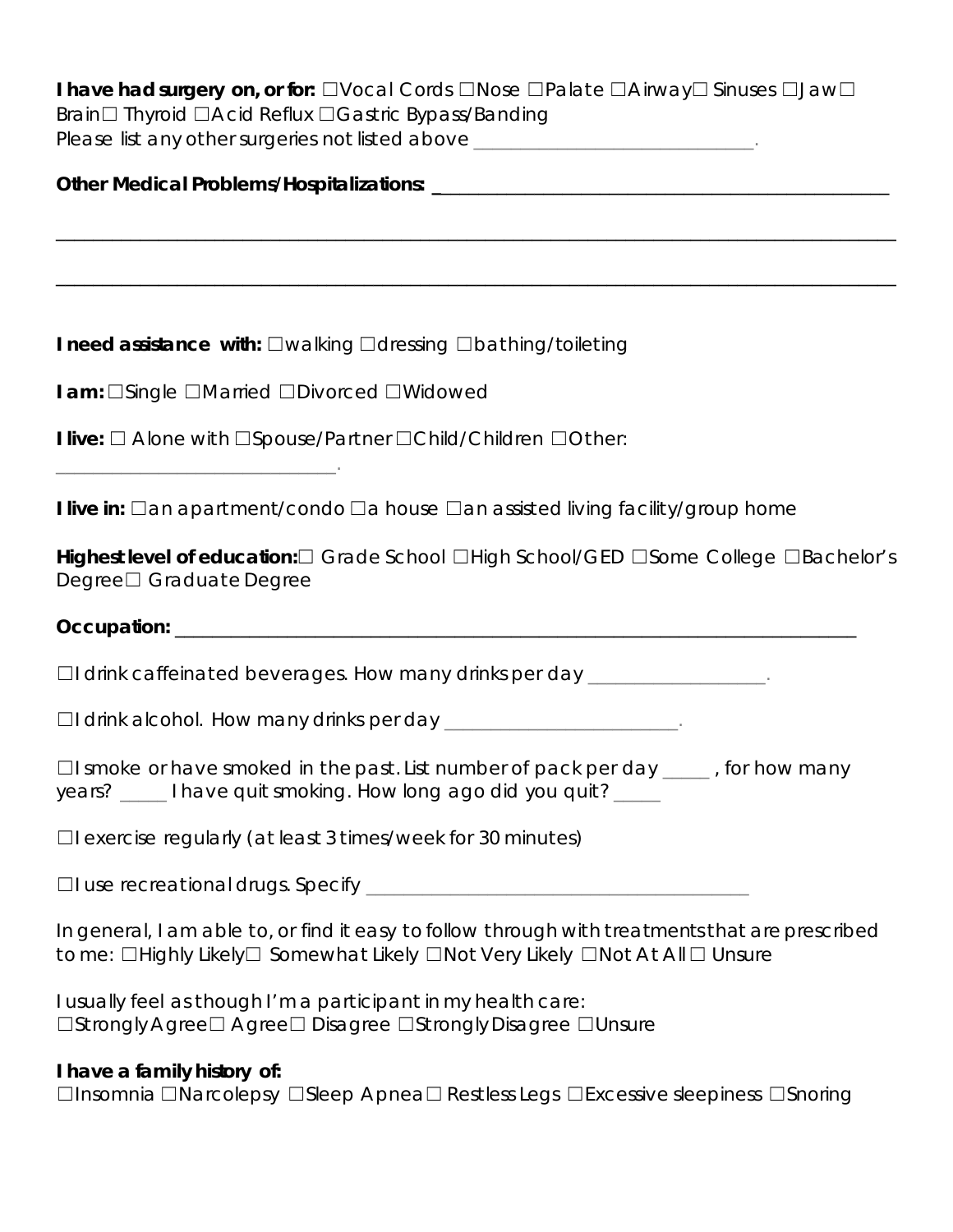#### **Epworth Scale**

Under normal circumstances, how likely are you to doze off and/or fall asleep rather than just feel tired in the following situations? Even if you have not experienced some of these situations, try to imagine how they would affect you. Use the following scale to choose the most appropriate number for each situation.

- (0)Would never doze or sleep
- (1) Slight chance of dozing/sleeping
- (2)Moderate chance of dozing/sleeping
- (3)High chance of dozing/sleeping

**DIRECTIONS:** Please check the appropriate box for your answer to each question using the above rating scale. Select only one answer for each question. Please try to be as accurate as possible. All information will be kept confidential.

| <b>Activity</b>                                       |  | Score |  |  |  |  |
|-------------------------------------------------------|--|-------|--|--|--|--|
|                                                       |  |       |  |  |  |  |
| Sitting and Reading                                   |  |       |  |  |  |  |
| Watching TV                                           |  |       |  |  |  |  |
| Sitting inactive in public areas                      |  |       |  |  |  |  |
| Lying down in the afternoon                           |  |       |  |  |  |  |
| Sitting quietly after lunch (no alcohol)              |  |       |  |  |  |  |
| Riding as a passenger in a motor vehicle for 1+ hours |  |       |  |  |  |  |
| Stopped for a few minutes in traffic when driving     |  |       |  |  |  |  |
| Sitting and talking to someone                        |  |       |  |  |  |  |

Epworth Total Score: \_\_\_\_\_/24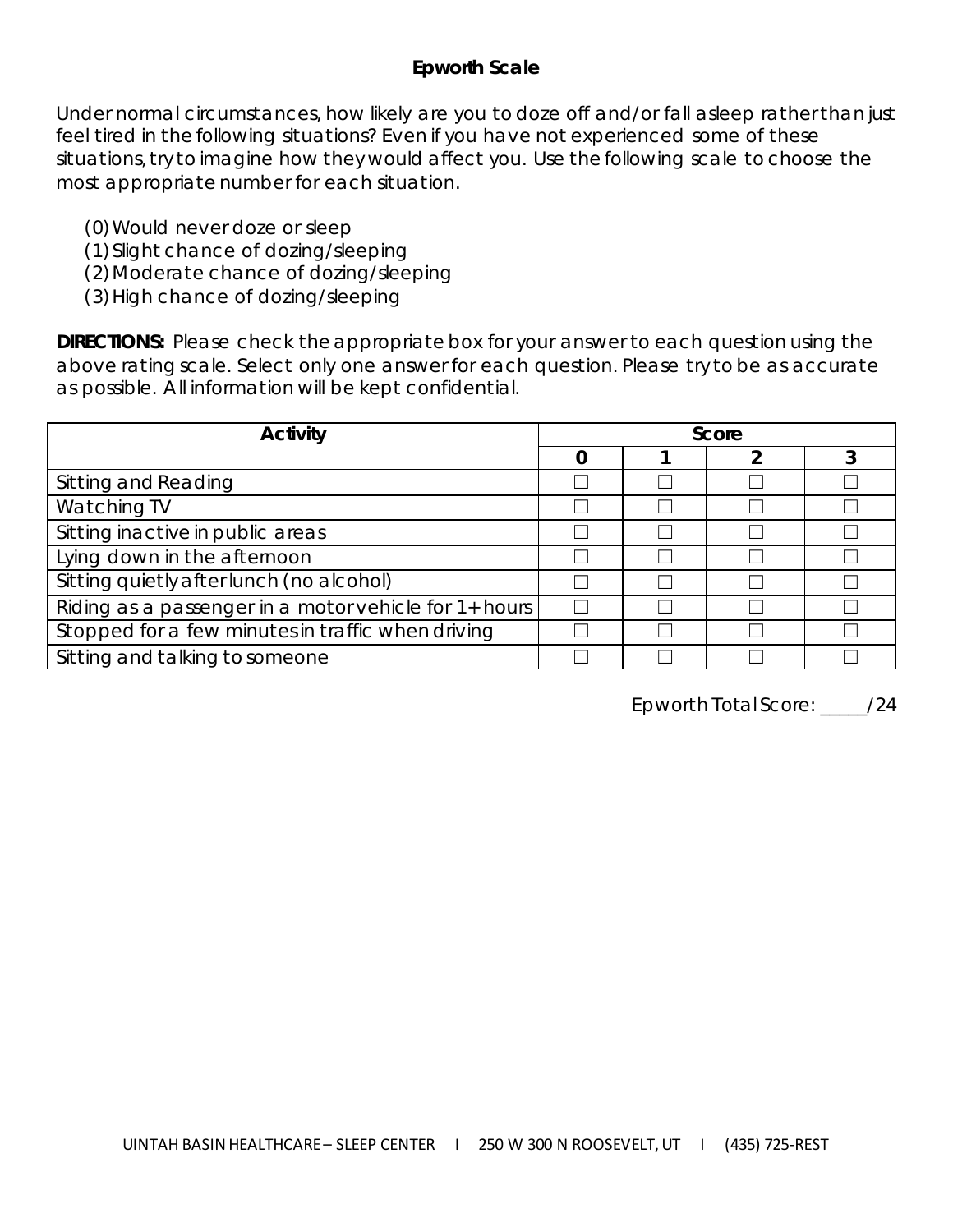#### **STOPBANG Questionnaire**

| Vitals:<br>Height | w | ּ∽י<br>Ned<br>$\sim$ $\sim$<br>JILE.<br>. . в. |
|-------------------|---|------------------------------------------------|
|-------------------|---|------------------------------------------------|

**Waist Circumference: \_\_\_\_\_\_\_\_\_\_\_\_\_\_\_\_\_\_\_\_\_\_\_\_\_**

**Answering "yes" to 3 or more questions indicates that you are at high risk for having Obstructive Sleep Apnea. STOP-BANG Questions:**

| YES NO |                                                                                             |             |               |             |             |
|--------|---------------------------------------------------------------------------------------------|-------------|---------------|-------------|-------------|
|        | 1. Snoring: Do you snore loudly (louder than talking or loud enough to be heard through     |             |               |             |             |
|        | closed doors)?                                                                              |             |               |             |             |
|        | 2. Tiredness/Fatique: Do you often feel tired, fatigued, or sleepy during the daytime, even |             |               |             |             |
|        | after a "good" night's sleep?                                                               |             |               |             |             |
|        | 3. Observed Apnea: Has anyone ever observed you stop breathing during your sleep?           |             |               |             |             |
|        | 4. Pressure: Do you have or are you being treated for high blood pressure at home?          |             |               |             |             |
|        | 5. Body Mass Index: Do you weigh more for your                                              | Height      | $We ight(1b)$ | Height      | Weight (lb) |
|        | height than is shown in the tables to the right?                                            | 4'10''      | 167           | 5'8''       | 230         |
|        |                                                                                             | 4'11''      | 173           | 5'9''       | 237         |
|        | 6. Age: Are you older than 50 years?                                                        | $5^{\circ}$ | 179           | 5'10''      | 243         |
|        | 7. Neck Size: Does your neck measure more than                                              | 5'1''       | 185           | 5'11''      | <b>250</b>  |
|        |                                                                                             | 5'2''       | 191           | $6^{\circ}$ | 258         |
|        | 15 34" (40 cm) around? Measurement in cm                                                    | 5'3''       | 197           | 6'1''       | 265         |
|        | 8. Gender: Are you male?                                                                    | 5'4''       | 204           | 6'2''       | 272         |
|        |                                                                                             | 5'5''       | 210           | 6'3''       | 279         |
|        |                                                                                             | 5'6''       | 216           | 6'4''       | 287         |

**Number of "Yes" Answers \_\_\_\_\_\_\_\_\_**

*Weights shown in the tables above correspond to a BMI of 35 for a given height.*

6'5" 295

 $5'7"$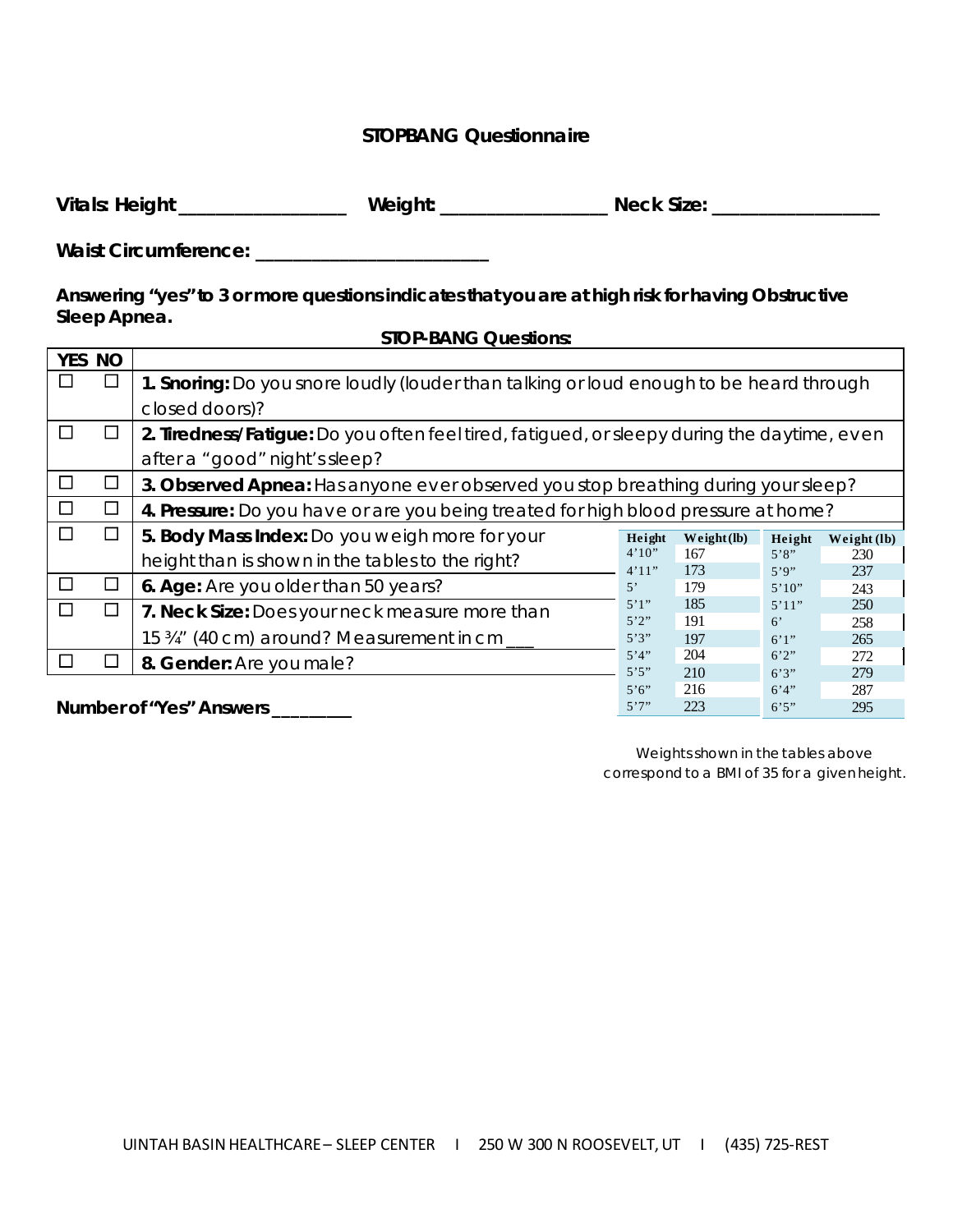## **FUNCTIONAL OUTCOMES OF SLEEP QUESTIONNAIRE (FOSQ)**

Some people have difficult performing everyday activities when they feel tired or sleepy. The purpose of this questionnaire is to find out if you generally have difficulty carrying out certain activities because you are too sleepy or tired. In this questionnaire, when the words "sleepy" or "tired" are used, it means the feeling that you can't keep your eyes open, your head is droopy, that you want to "nod off," or that you feel the urge to take a nap. These words do not refer to the tired or fatigued feeling you may have after you have exercised.

**DIRECTIONS**: Please put a (\_) in the box for your answer to each question. Select only one answer for each question. Please try to be as accurate as possible. All information will be kept confidential.

| <b>General Productivity</b><br>1. Do you have difficulty concentrating                                                                                              | (0)<br>I don't do this<br>activity for<br>other reasons | (4)<br><b>No</b><br>Difficulty | (3)<br>Yes, a little<br>difficulty | (2)<br>Yes,<br>moderate<br>difficulty                    | (1)<br>Yes,<br>extreme<br>difficulty |
|---------------------------------------------------------------------------------------------------------------------------------------------------------------------|---------------------------------------------------------|--------------------------------|------------------------------------|----------------------------------------------------------|--------------------------------------|
| on the things you do because you are<br>sleepy or tired?<br>2. Do you generally have difficulty<br>remembering things, because you are<br>sleepy or tired?          |                                                         |                                |                                    |                                                          |                                      |
|                                                                                                                                                                     |                                                         |                                |                                    | Total Questions answered >0 _____ /# questions answered= |                                      |
| <b>Activity Level</b><br>3. Do you have difficulty operating a<br>motor vehicle for short distances (less<br>than 100 miles) because you become<br>sleepy or tired? |                                                         |                                |                                    |                                                          |                                      |
| 4. Do you have difficulty operating a<br>motor vehicle for long distances<br>(greater than 100 miles) because you<br>become sleepy or tired?                        |                                                         |                                |                                    |                                                          |                                      |
| 5. Do you have difficulty visiting with<br>your family or friends in their home<br>because you become sleepy or tired?                                              |                                                         |                                |                                    |                                                          |                                      |
|                                                                                                                                                                     |                                                         |                                |                                    | Total Questions answered > 0 /# questions answered=      |                                      |
| Vigilance<br>6. Has your relationship with family,<br>friends or work colleagues been<br>affected because you are sleepy or<br>tired?                               |                                                         |                                |                                    |                                                          |                                      |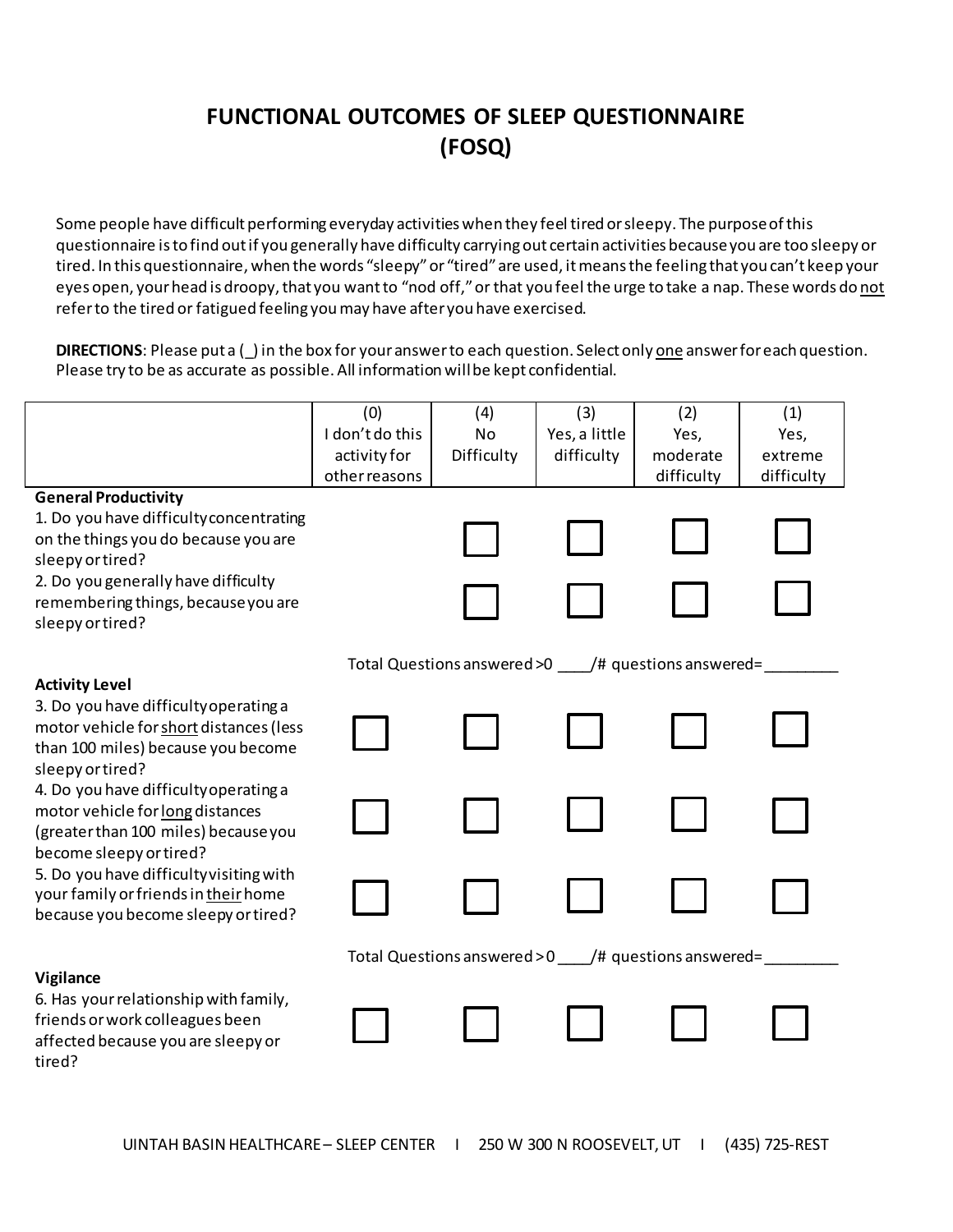

٦

|                                                                                                                                                | $\sqrt{2}$<br>I don't do<br>this activity<br>for other<br>reasons | $\mathbf{U}$<br>No<br>Difficulty | $\sim$<br>Yes, a little<br>difficulty | $(-)$<br>Yes,<br>moderate<br>difficulty             | $(1 - 1)$<br>Yes, extreme<br>difficulty |
|------------------------------------------------------------------------------------------------------------------------------------------------|-------------------------------------------------------------------|----------------------------------|---------------------------------------|-----------------------------------------------------|-----------------------------------------|
| <b>Social Outcomes</b><br>9. Do you have difficulty being as<br>active as you want to be in the<br>morning because you are sleepy or<br>tired? |                                                                   |                                  |                                       |                                                     |                                         |
| <b>Intimacy and Sexual Relationships</b><br>10. Has your desire for intimacy or sex<br>been affected because you are sleepy<br>or tired?       |                                                                   |                                  |                                       | Total Questions answered > 0 /# questions answered= |                                         |
|                                                                                                                                                |                                                                   |                                  |                                       | Total Questions answered > 0 /# questions answered= |                                         |
|                                                                                                                                                |                                                                   |                                  |                                       |                                                     |                                         |
|                                                                                                                                                |                                                                   |                                  | Multiply Mean $x$ 5 =                 |                                                     |                                         |

#### **Thank you for completing this questionnaire.**